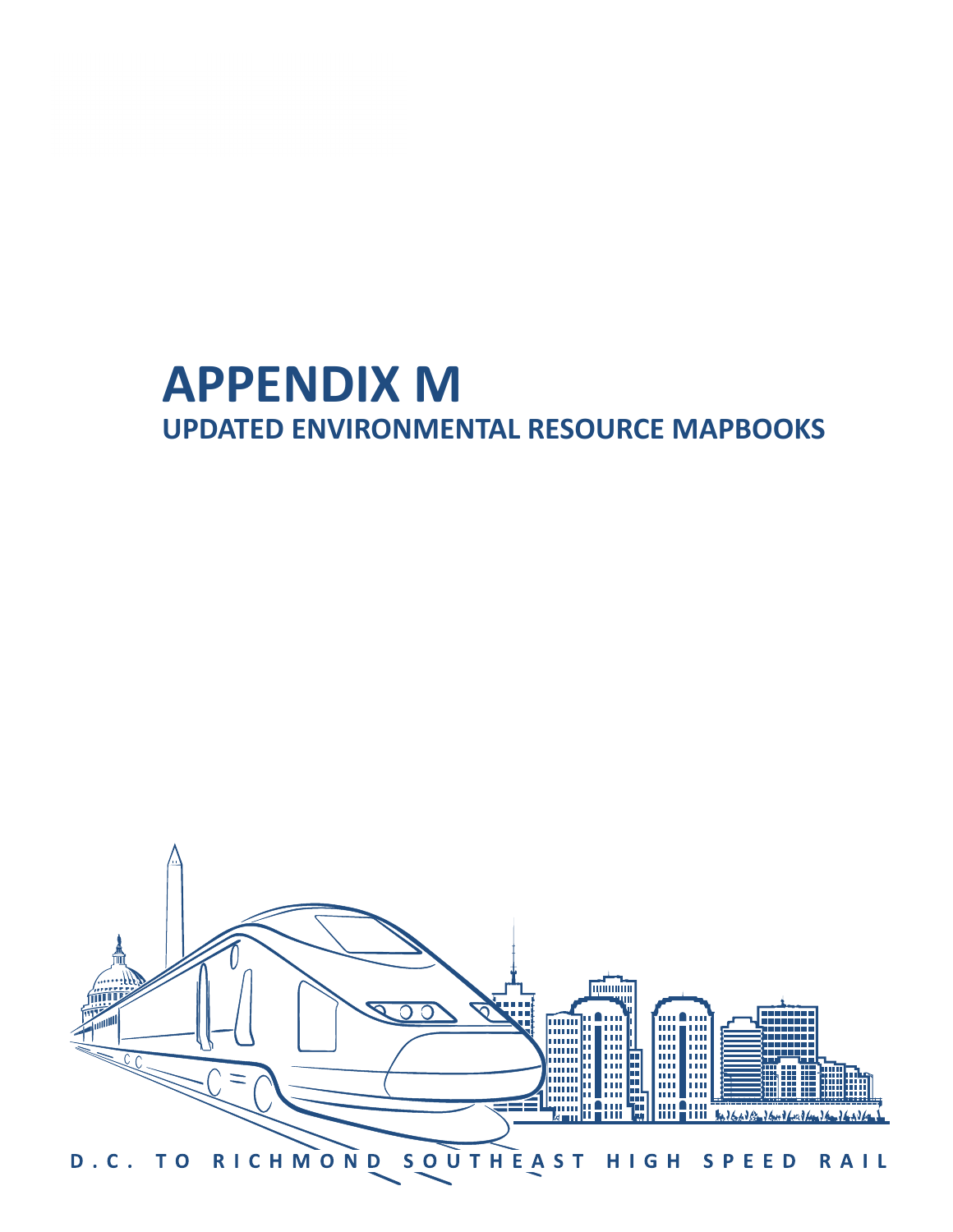# **UPDATED ENVIRONMENTAL RESOURCE MAPBOOKS** Appendix M

The Draft Environmental Impact Statement (EIS)1 presented mapping of environmental resources in Chapter 3 (Affected Environment), Chapter 4 (Environmental Consequences), and throughout its technical appendices. This appendix presents updates to the environmental consequences mapping for those resources that have changed since the publication of the Draft EIS, based on the Final EIS limits of disturbance (LOD)<sup>2</sup> for the Preferred Alternative.

- If an updated map is not presented herein, a reference is given to the appropriate section(s) of the Draft EIS where the reader can find the original figures or mapbooks.
- The majority of the mapping of environmental resources in the Draft EIS either did not show the Project LOD, or were presented at a scale where the minor changes in LOD since the publication of the Draft EIS (as described in Chapter 4 of this Final EIS) are not discernable. Additionally, some mapping was specific to Build Alternatives that are not part of the Preferred Alternative. Accordingly, these maps are not reproduced herein as the original mapping remains accurate or no longer relevant.

The updated Preferred Alternative mapbook, which shows the LOD and related engineering improvements, is presented separately in Appendix L of the Final EIS and does not include any environmental resources or their Project impacts.

Below is the list of environmental resources, as presented in order in Chapter 5 of the Final EIS, with the locations of where to find related mapping noted. **The mapping of environmental resources that is updated in the Final EIS, whether in this appendix or other locations, are emphasized in bold text on the following pages.** For environmental resources that did not need to be updated, the reader can use Appendix L in a side-by-side comparison with the resource mapping from the Draft EIS, as referenced below, to view the Preferred Alternative LOD relative to the locations of existing environmental resources.

<sup>2</sup> Physical impacts to environmental resources are estimated within the LOD, which are defined as the boundary within which all construction, materials storage, grading, landscaping, and related activities will occur. Refer to the introduction of Chapter 5 of the Final EIS for full details.



 $\overline{a}$ 

<sup>1</sup> The Draft EIS for the DC2RVA Project was published on September 8, 2017, and is available on the Project website: http://dc2rvarail.com/draft/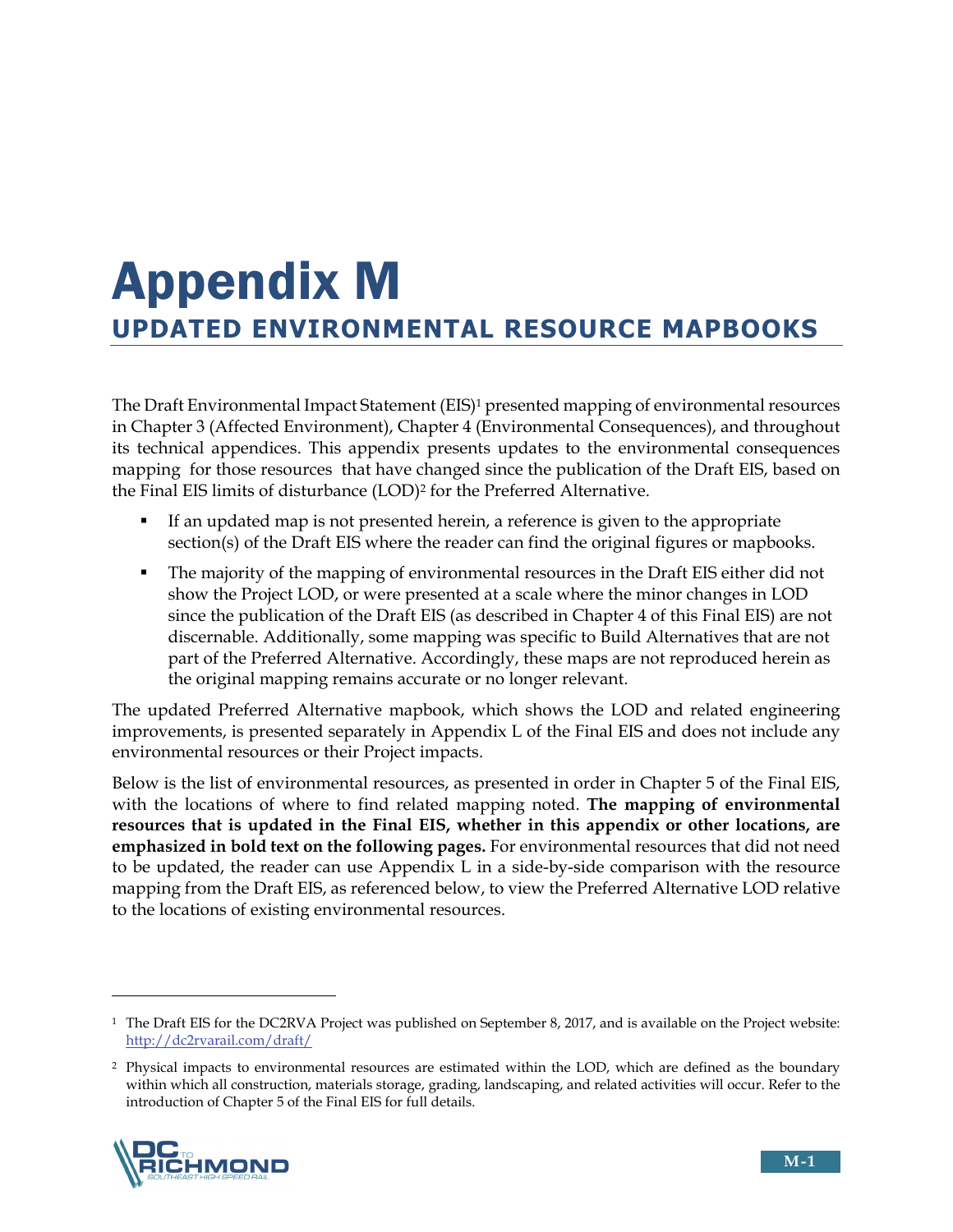# **Water Resources (Final EIS Section 5.1)**

- **Surface waters/major rivers, streams, wetlands, Chesapeake Bay Resource Protection Areas (RPAs), and impaired waters: Refer to this Final EIS Appendix M1 for an updated mapbook showing the Preferred Alternative impacts**
- Watershed boundaries: Refer to Draft EIS Figure 3.1-1
- Floodplains and impaired waters: Refer to Draft EIS Figure 3.1-3
- Virginia's Coastal Zone: Refer to Draft EIS Appendix M, Figure 3-3

#### **Topography, Geology, and Soils (Final EIS Section 5.2)**

**Physiographic Provinces: Refer to Draft EIS Figure 3.2-1** 

#### **Agricultural Lands (Final EIS Section 5.3)**

- Farmland Soils: Refer to Draft EIS Appendix N, Figure N-2 mapbook, for mapping of Prime Farmlands and Farmlands of Statewide Importance
- Agricultural and Forestal Districts: Refer to Draft EIS Figure 3.3-1 (note that this resource only occurred in Build Alternatives 5C and 5C-Ashcake, which are not part of the Preferred Alternative)

#### **Mineral Resources (Final EIS Section 5.4)**

 Mines and Mineral Resources: Refer to Draft EIS Figure 3.4-1 (note that this resource only occurred in Build Alternative 3C, which is not part of the Preferred Alternative)

#### **Solid Wastes and Hazardous Materials (Final EIS Section 5.5)**

- **Hazardous Materials Impacts: Refer to this Final EIS Appendix M2 for an updated mapbook showing the Preferred Alternative impacts**
- Hazardous Materials Sites: Refer to Draft EIS Appendix O, Figure O-1 mapbook

#### **Air Quality (Final EIS Section 5.6)**

NAAQS Nonattainment Areas: Refer to Draft EIS Figure 3.6-1

#### **Noise and Vibration (Final EIS Section 5.7)**

- **Noise** 
	- Refer to Draft EIS Figure 3.7-2 for Noise Measurement Locations
	- Refer to Draft EIS Appendix P (Noise and Vibration Technical Report) for Noise Impacts and Impact Contour Mapbook attachments, as follows:
		- Attachment A, Noise Analysis Area 1
		- **Attachment B, Noise Analysis Area 2; refer to this Final EIS Appendix M3 for an updated Sheet 1 (Crystal City)**
		- Attachment C, Noise Analysis Area 3A & 3B (includes Preferred Alternative 3B)
		- **Attachment E, Noise Analysis Area 4**
		- **Attachment F, Noise Analysis Area 5A, 5B, & 5D (includes Preferred Alternative 5A)**
		- **Attachment N, Noise Analysis Area 6F; refer to this Final EIS Appendix M3 for an updated Sheet 4 (Hermitage Road)**

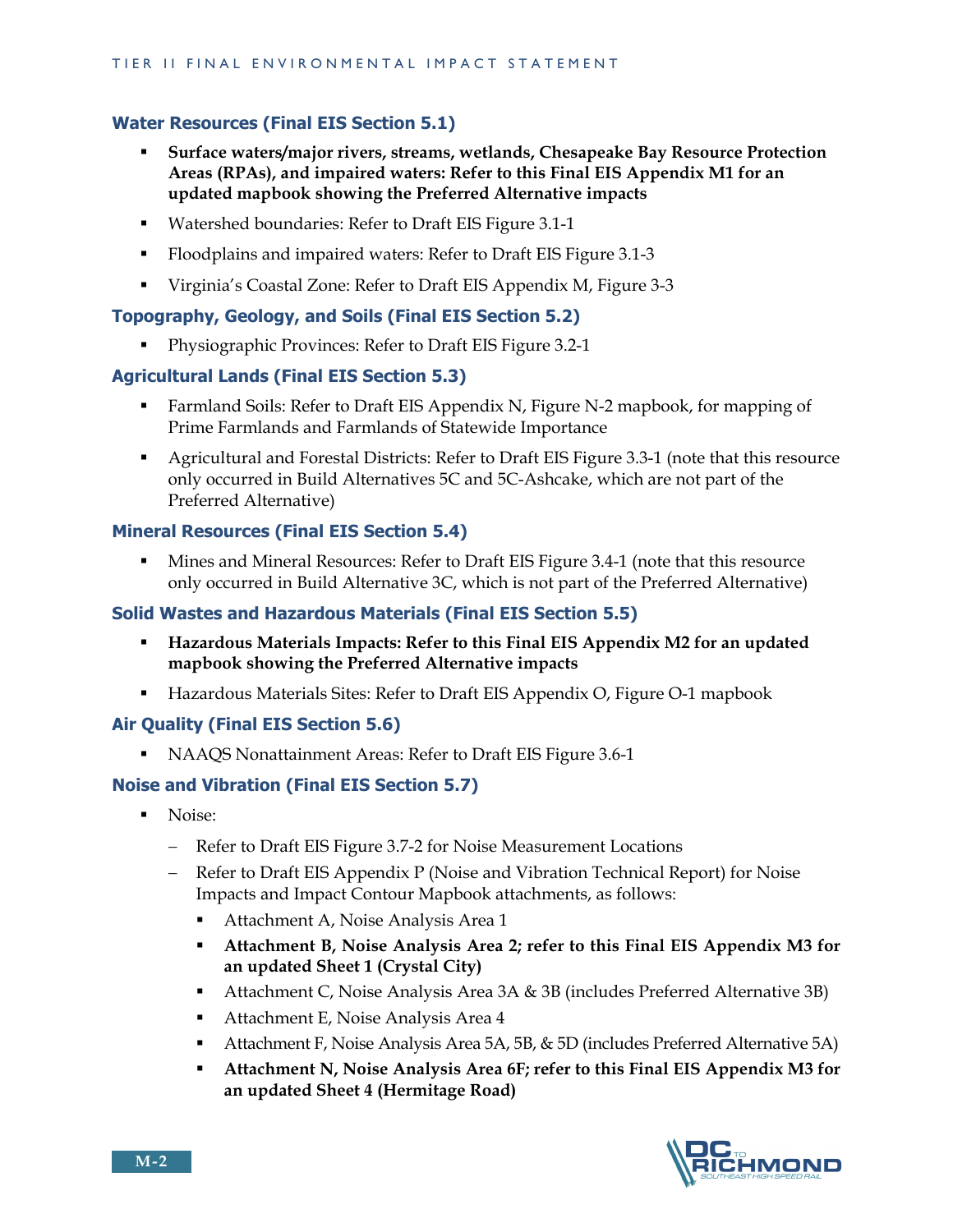- Vibration: There are no changes to the vibration impacts mapping as presented in Draft EIS Appendix P (Noise and Vibration Technical Report). For Vibration Impacts and Impact Contours, refer to the Appendix P Mapbook attachments, as follows:
	- There are no vibration-sensitive receptors within Area 1
	- Attachment P, Vibration Analysis Area 2
	- Attachment Q, Vibration Analysis Areas 3A & 3B (includes Preferred Alternative 3B)
	- Attachment S, Vibration Analysis Area 4
	- Attachment T, Vibration Analysis Areas 5A, 5B, & 5D (includes Preferred Alternative 5A)
	- Attachment W, Vibration Analysis Areas 6B-S Line, 6D, 6F, 6G (includes Preferred Alternative 6F)

# **Aesthetic and Visual Environment (Final EIS Section 5.9)**

Refer to Draft EIS Section 3.9 for maps and photos related to the visual environment

## **Biological Resources (Final EIS Section 5.10)**

- **Submerged Aquatic Vegetation: Refer to this Final EIS Appendix M4 for an updated mapbook showing the Preferred Alternative impacts**
- **Bald Eagle Nests: Refer to this Final EIS Appendix M5 for an updated mapbook showing the Preferred Alternative impacts**
- EcoRegions: Refer to Draft EIS Figure 3.10-1
- Designated Wildlife Areas: Refer to Draft EIS Figure 3.10-2
- Anadromous Fish Waters: Refer to Draft EIS Appendix M, Figure 3-8

#### **Community Resources (Final EIS Section 5.11)**

 Community Facilities: Refer to Draft EIS Appendix Q (Community Impact Assessment Technical Report), Figure 3-1

#### **Title VI and Environmental Justice (Final EIS Section 5.12)**

 **Environmental Justice Census Tracts: Refer to this Final EIS Appendix M6 for an updated mapbook showing the Preferred Alternative impacts** 

#### **Archaeological/Aboveground Cultural & Historic Resources (Final EIS Section 5.13)**

- **Refer to Appendix D of the Final EIS for the updated cultural resource reports and summaries, which includes locations of the 120 properties that were identified in the Area of Potential Effects (APE) for the Preferred Alternative, including those that have been identified since the publication of the Draft EIS**
- **Refer to Chapter 6 of the Final EIS for maps of the historic properties that are adversely affected by the Project**

#### **Parklands, Recreational Areas, and Refuges (Final EIS Section 5.14)**

- **Refer to Appendix A of the Final EIS for an updated Draft EIS Figure 3.14-1 mapbook**
- **Refer to Chapter 6 of the Final EIS for maps of parks that were considered during the Section 4(f) Evaluation for the Project**